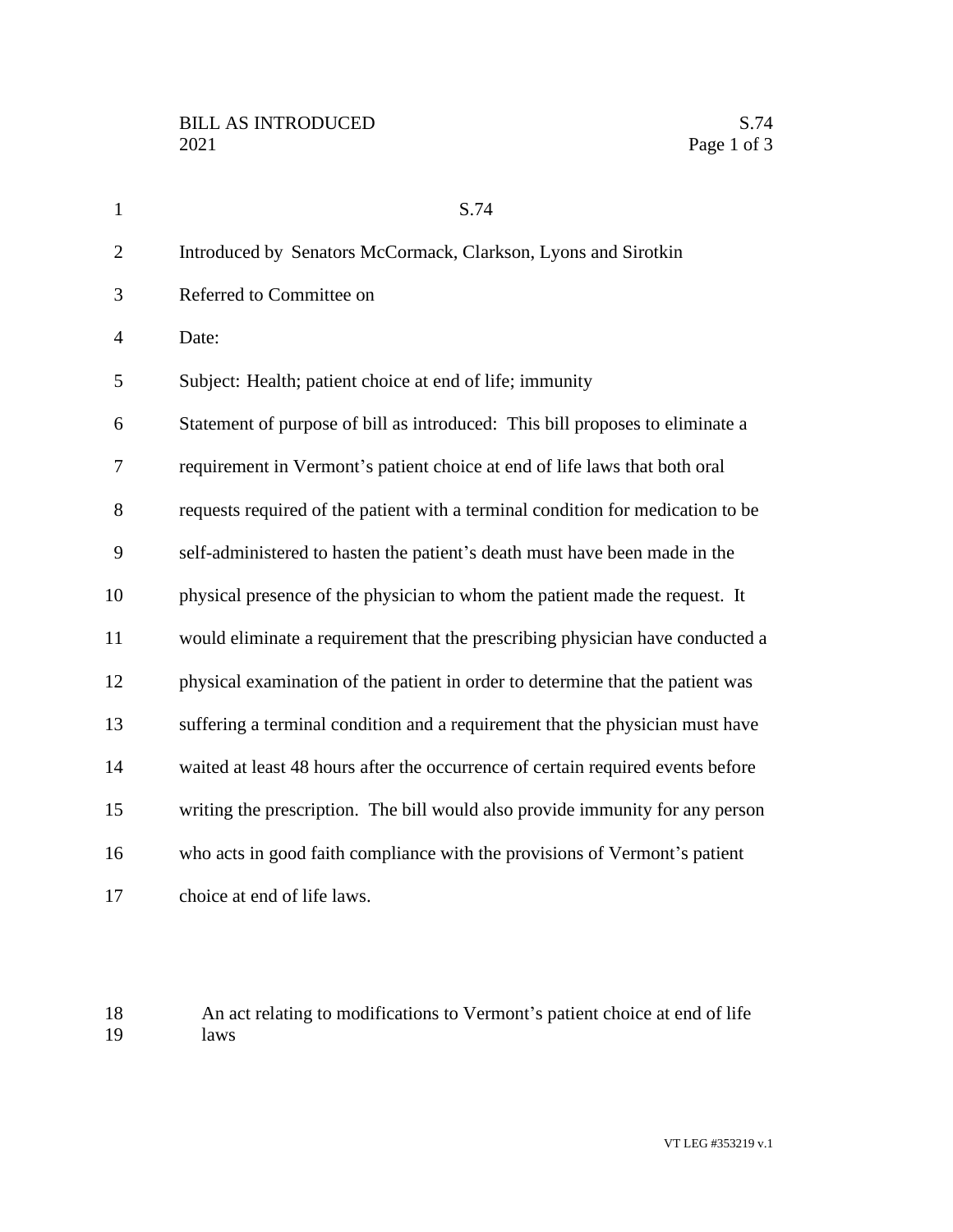| $\mathbf{1}$   | It is hereby enacted by the General Assembly of the State of Vermont:            |
|----------------|----------------------------------------------------------------------------------|
| $\overline{2}$ | Sec. 1. 18 V.S.A. § 5283 is amended to read:                                     |
| 3              | § 5283. REQUIREMENTS FOR PRESCRIPTION AND                                        |
| $\overline{4}$ | DOCUMENTATION; IMMUNITY                                                          |
| 5              | (a) A physician shall not be subject to any civil or criminal liability or       |
| 6              | professional disciplinary action if the physician prescribes to a patient with a |
| 7              | terminal condition medication to be self-administered for the purpose of         |
| 8              | hastening the patient's death and the physician affirms by documenting in the    |
| 9              | patient's medical record that all of the following occurred:                     |
| 10             | (1) The patient made an oral request to the physician in the physician's         |
| 11             | physical presence for medication to be self-administered for the purpose of      |
| 12             | hastening the patient's death.                                                   |
| 13             | (2) No $Not$ fewer than 15 days after the first oral request, the patient        |
| 14             | made a second oral request to the physician in the physician's physical          |
| 15             | presence for medication to be self-administered for the purpose of hastening     |
| 16             | the patient's death.                                                             |
| 17             | * * *                                                                            |
| 18             | (5) The physician determined that the patient:                                   |
| 19             | (A) was suffering a terminal condition, based on the physician's                 |
| 20             | physical examination of the patient and review of the patient's relevant         |
| 21             | medical records;                                                                 |